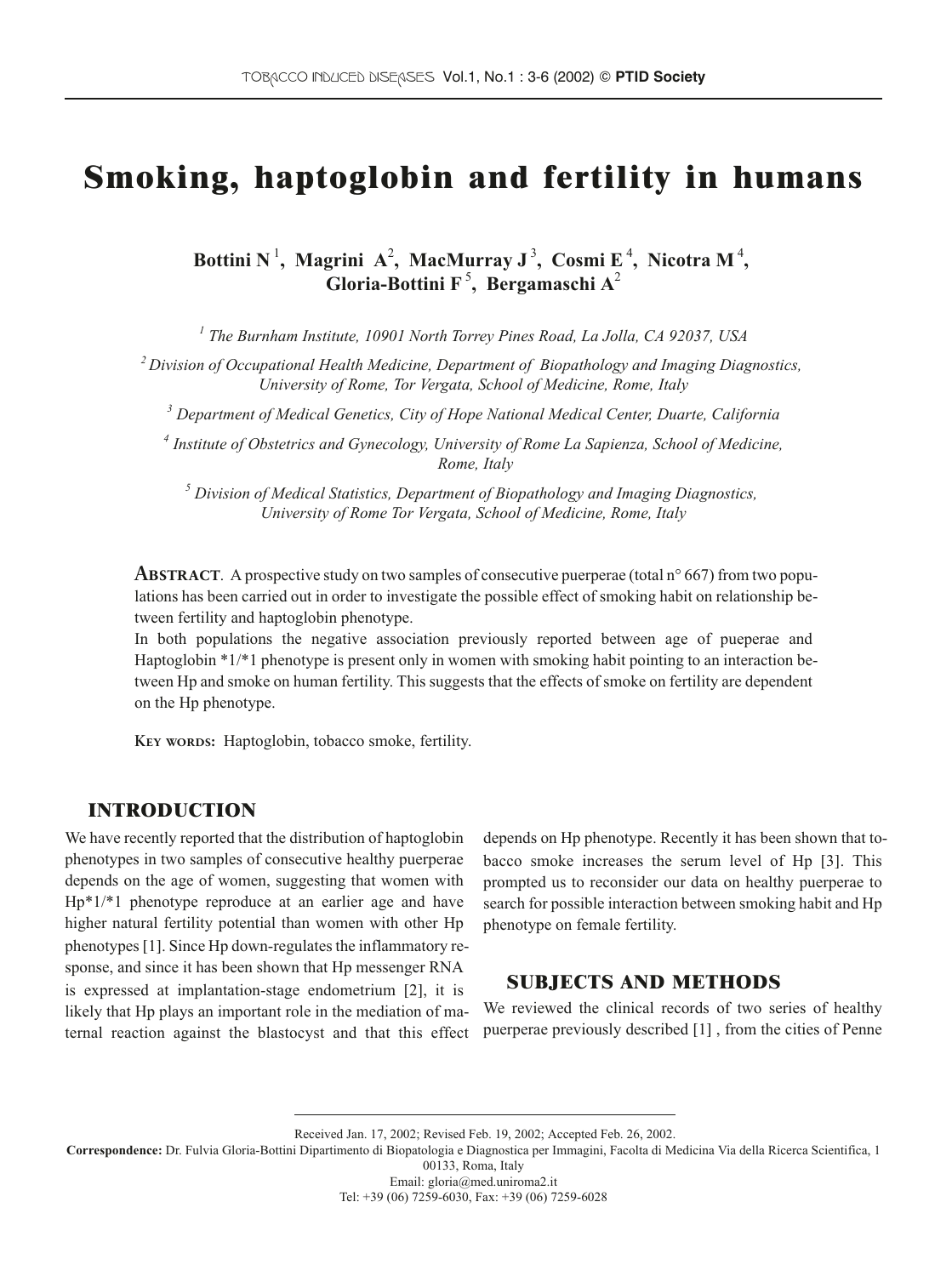(mean age 27 years, SD 5) and Rome (mean age 28 years, SD 6). Reliable information on smoking habit during pregnancy was obtained for 313 women in Penne and for 354 women in Rome. We have also reviewed a series of newborn infants in whom the appearance of Hp electrophoretic pattern at three days of life had been studied [4]. Haptoglobin phenotype was determined by starch gel electrophoresis as previously described [1]. Three way contingency tables were analyzed by a log linear model according to Sokal and Rohlf [5]. Probabilities were combined according to Sokal and Rohlf [5]. Chi-square test was performed using the Statistical Package for the Social Science (SPSS).

#### RESULTS

Table 1 shows the distribution of Hp phenotypes in relation to maternal age and smoking habit. The association of maternal age with haptoglobin phenotype previously described [1] is present only among women with a smoking habit. The phenomenon is concordant in the two populations considered. The deviation from Hardy-Weinberg expectation of Hp phenotypes distribution previously described in women aged less than 24 [1] is present only among women with a smoking habit.

Table 2 shows the proportion of Hp\*1/\*1 phenotype in infants with detectable Hp pattern in the third day of life. The

proportion of Hp\*1/\*1 is higher in infants from smoking mothers than in infants from mothers who did not smoke. The difference, however, does not reach the level of statistical significance.

### **DISCUSSION**

As discussed by Gimelfarb and Bottini [6 ], the number of children produced by a modern woman is much lower than her reproductive capacity and, hence, does not reflect her natural fertility. On the other hand, if there is a limit to the number of children that the women will have, women who have higher fertility will reach this limit at an earlier age than women who have lower fertility. Consequently, genotypes associated with high fertility should be represented in higher proportion among younger pregnant women than among older ones. Our data show that  $Hp*1/*1$  women have a higher natural fertility only in association with smoking habit; thus suggesting that the effect of smoke on fertility is dependent on the Hp genotype.

Haptoglobin is  $\alpha_2$ -sialoglycoprotein that shows immunomodulatory properties [7]. By the original method described by Smities [8] Hp displays three common genotypes  $Hp*1/*1$ ,  $Hp*2/*1$  and  $Hp*2/*2$  due to the presence of two codominant alleles Hp\*1 and Hp\*2 at an autosomal locus. Haptoglobin is composed of an  $\alpha$  chain and a β chain. Hp

|  |  |  |  | Table 1. Per cent distribution of Hp phenotypes in consecutive healthy puerperae |  |  |  |  |
|--|--|--|--|----------------------------------------------------------------------------------|--|--|--|--|
|--|--|--|--|----------------------------------------------------------------------------------|--|--|--|--|

|                                                           |                       | Rome          |         |         |             | Penne         |         |         |             |
|-----------------------------------------------------------|-----------------------|---------------|---------|---------|-------------|---------------|---------|---------|-------------|
|                                                           |                       | Hp phenotypes |         |         |             | Hp phenotypes |         |         |             |
|                                                           |                       | $*1/*1$       | $*2/*1$ | $*2/*2$ | $n^{\circ}$ | $*1/*1$       | $*2/*1$ | $*2/*2$ | $n^{\circ}$ |
|                                                           |                       |               |         |         |             |               |         |         |             |
| Smoking                                                   | $< 24 \text{ yrs}(A)$ | 25.0          | 40.0    | 35.0    | 40          | 42.8          | 42.8    | 14.3    | 7           |
|                                                           | $\geq$ 24 yrs(B)      | 13.8          | 42.6    | 43.6    | 94          | 8.3           | 41.7    | 50.0    | 24          |
| Not smoking                                               | $< 24 \text{ yrs}(C)$ | 15.8          | 44.7    | 39.5    | 38          | 18.6          | 48.6    | 32.8    | 70          |
|                                                           | $\geq$ 24 yrs(D)      | 14.2          | 43.4    | 44.0    | 182         | 10.4          | 45.3    | 44.3    | 212         |
| Three way contingency table analysis by a loglinear model |                       |               |         |         |             |               |         |         |             |

 $x = Hp$  phenotype

 $y = age$ 

 $z =$ locality

|                 |       | $*1/*1$ vs other Hp phenotypes | * $1/*1$ vs *2/*2 phenotype |       |    |            |
|-----------------|-------|--------------------------------|-----------------------------|-------|----|------------|
|                 | G     | df                             | p                           | G     | df | p          |
| <b>SMOKING</b>  |       |                                |                             |       |    |            |
| xyz interaction | 1.453 |                                | <b>NS</b>                   | 2.241 |    | NS         |
| xy association  | 6.399 | 2                              | ${}_{0.05}$                 | 7.686 |    | ${}< 0.02$ |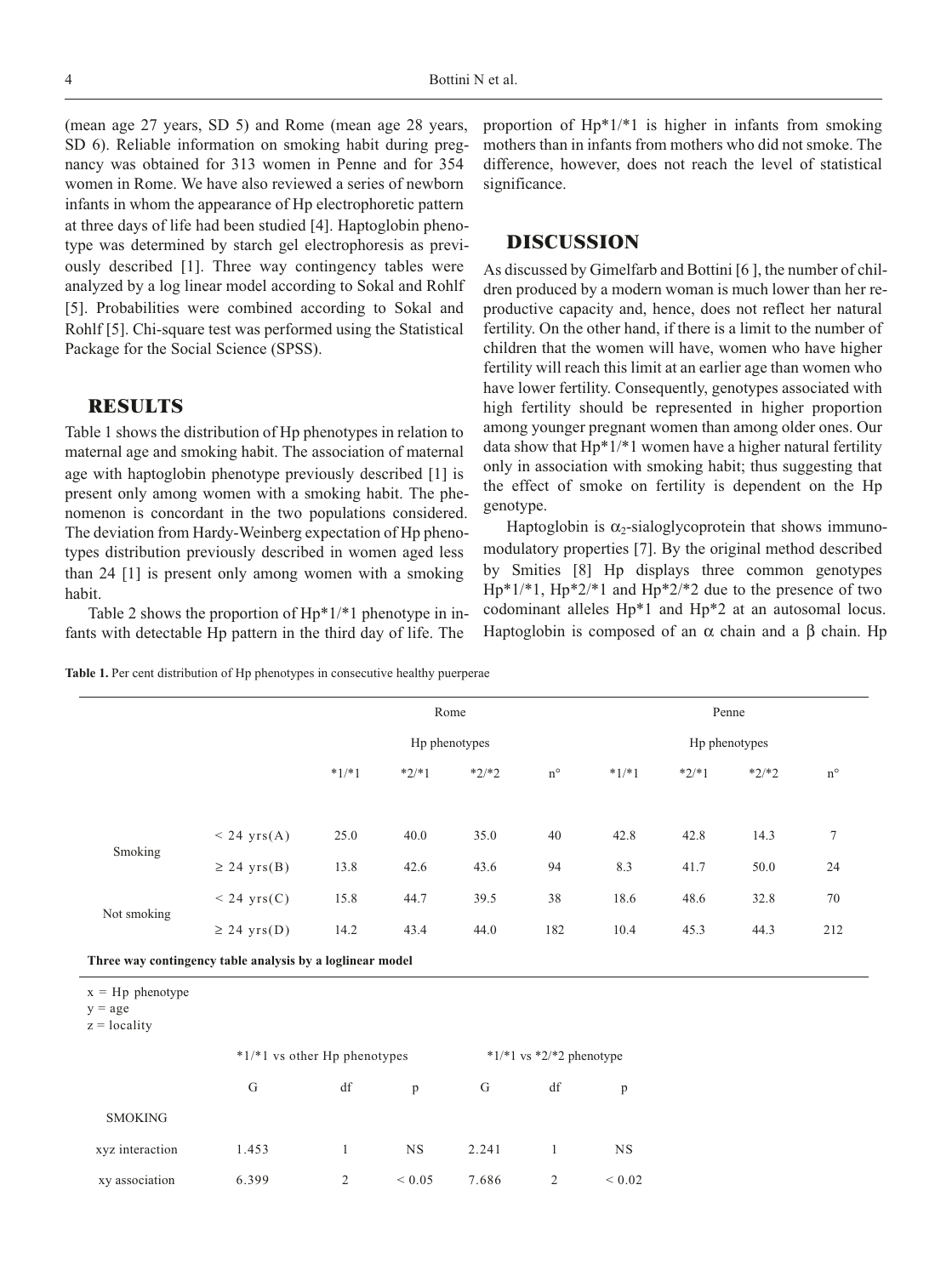| NON-SMOKING                                           |                                                              |              |             |        |                |                                                   |  |  |  |
|-------------------------------------------------------|--------------------------------------------------------------|--------------|-------------|--------|----------------|---------------------------------------------------|--|--|--|
| xyz interaction                                       | 0.454                                                        | $\mathbf{1}$ | $_{\rm NS}$ | 0.662  | 1              | NS                                                |  |  |  |
| xy association                                        | 3.275                                                        | $\sqrt{2}$   | $_{\rm NS}$ | 4.623  | $\overline{2}$ | $_{\rm NS}$                                       |  |  |  |
|                                                       | Comparison between Hp*1/*1 with smoking habit vs other women |              |             |        |                |                                                   |  |  |  |
| $age < 24$ yrs vs age $\geq$ 24 yrs (Rome plus Penne) |                                                              |              |             |        |                |                                                   |  |  |  |
| Chi square test of<br>independence                    | $\mathrm{d}\mathbf{f}$                                       | p            |             |        |                |                                                   |  |  |  |
| 8.82                                                  | $\mathbf{1}$                                                 | ${}< 0.005$  |             |        |                |                                                   |  |  |  |
| Deviation from Hardy-Weinberg expectation             |                                                              |              |             |        |                |                                                   |  |  |  |
|                                                       | Rome                                                         |              |             | Penne  |                |                                                   |  |  |  |
| (A)                                                   | p < 0.02                                                     |              |             |        |                | $p < 0.02$ (combining probabilities $p < 0.005$ ) |  |  |  |
| (B)                                                   | p NS                                                         |              |             | p NS   |                |                                                   |  |  |  |
| (C)                                                   | p NS                                                         |              |             | p NS   |                |                                                   |  |  |  |
| (D)                                                   | p NS                                                         |              |             | p NS   |                |                                                   |  |  |  |
| Hp gene<br>frequencies                                | $Hp*1$                                                       |              |             | $Hp*2$ |                |                                                   |  |  |  |
| Rome                                                  | 0.362                                                        |              |             | 0.638  |                |                                                   |  |  |  |
| Penne                                                 | 0.356                                                        |              |             | 0.644  |                |                                                   |  |  |  |

polymorphism is due to an intragenic duplication in the  $\alpha$ chain. Hp  $*1/*1$  polypeptides form a tetramer that migrates as a single band, whereas Hp\*2/\*1 and Hp\*2/\*2 polypeptides respectively form various heteropolymers and homopolymers that migrate as a series of slower bands.

Several studies point to clinical relevance of Hp polymorphism in the susceptibility to immunoallergic and infectious diseases. Hp inhibits prostaglandin synthesis[9] and shows antioxidant effects[10] and some properties of Hp suggest that it

**Table 2.** Proportion of Hp\*1/\*1 phenotypes among infants with detectable Hp electrophoretic pattern in the third day of life. The relationship with maternal smoking habit

|                                                                    | Smoking<br>mothers | Non-smoking<br>mothers |
|--------------------------------------------------------------------|--------------------|------------------------|
| Proportion of $Hp^*1/*1$ phenotype                                 | 21.4%              | 12.7%                  |
| n <sup>o</sup> of infants with a detectable<br>pattern of serum Hp | 56                 | 173                    |
| Significance of difference                                         |                    | $p - 0.10$             |

has a specific role in the modulation of the immune system. Recent studies by Berkova *et al*. [11, 12] suggest that Hp may play a role in immunological processes involved in human reproduction.

Olson et al. [2] recently showed that Hp messenger RNA is expressed in implantation-stage rabbit endometrium. Like other anti-inflammatory and immunosuppressive mediators induced by interleukin-6, Hp also appears to negatively regulate the inflammatory response. Therefore, its presence *in utero* at implantation may play an important role in the modulation of the maternal reaction against the blastocyst. Compared with other genotypes, Hp\*1/\*1 produces more protein and smaller polymers that may diffuse more readily at the site of implantation [13] pointing to a possible explanation for the greater natural fertility of women with Hp\*1/\*1 genotype compared with women with an Hp\*2 allele.

Oxidative damage due to reactive oxygen species is probably responsible for most of the deleterious effects of smoke on susceptibility to severe pathological conditions [14]. Biochemical parameters in smokers show variability among individuals, and this has been attributed to genetic differences. This hypothesis is supported by the fact that several enzymes involved in the protection from oxidative damage show genetic polymorphism [15, 16].

It is possible to explain the pattern of interactions presently described among Hp, smoke and fertility on the basis of oxidative damage by smoke and of a relative higher protection from oxidative damage by haptoglobin \*1**/\***1 genotype. However, we propose an alternative explanation. Hp\*1/\*1 produces smaller polymers which may diffuse more readily at the site of implantation, exerting a favorable effect on